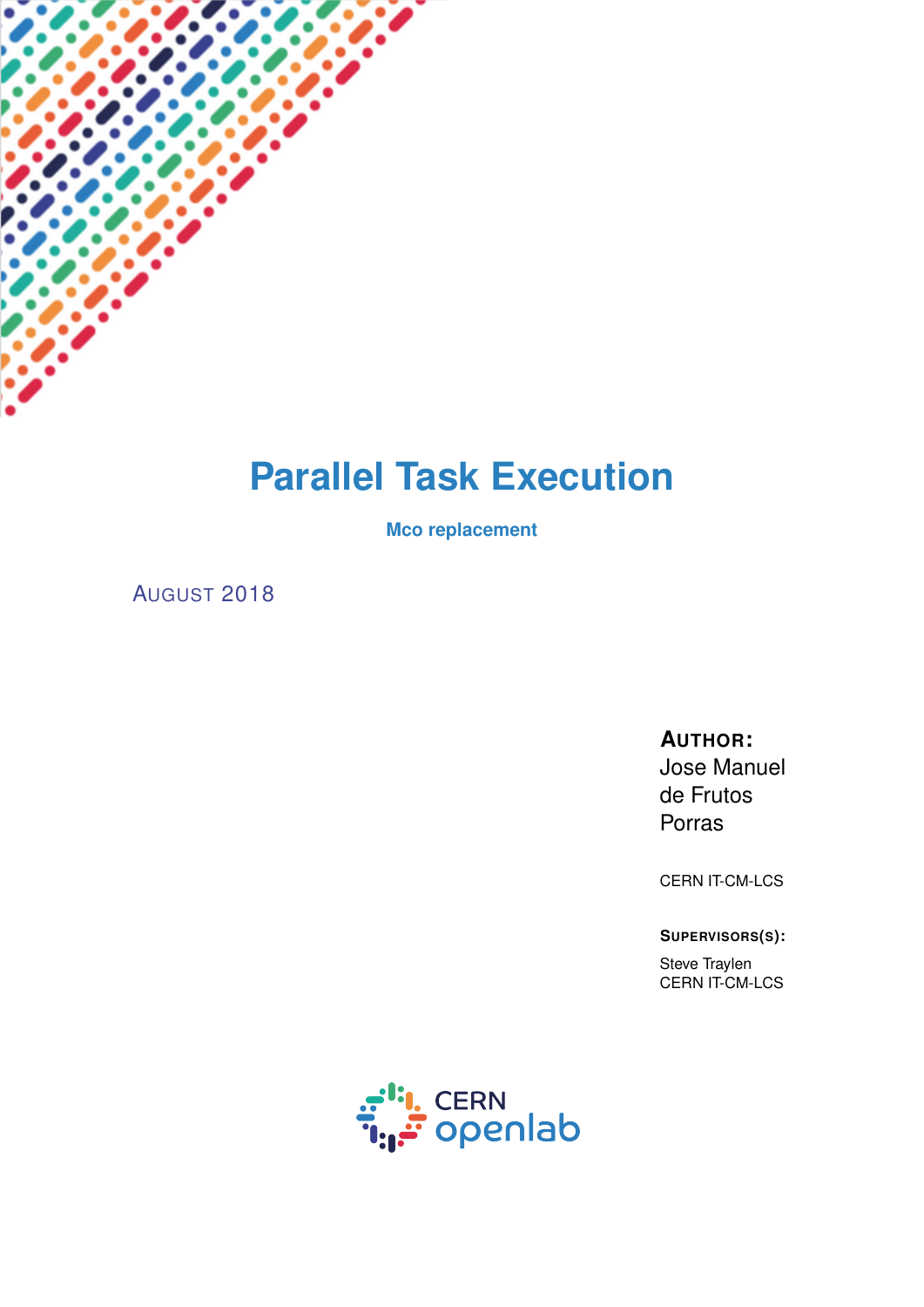

# **Project Specification**

The following project consists on evaluating the new open source task runner Puppet-Bolt that executes ad hoc tasks across a set of infrastructure and applications as possible replacement for MCollective. Bolt connects to remote systems via SSH, so it doesn't require the installation of any agent and tasks unlike Mcollective that requires a daemon to be running in each managed machine. Is important to add that Bolt tasks are reusable and shareable and can written in any programming language.

------

..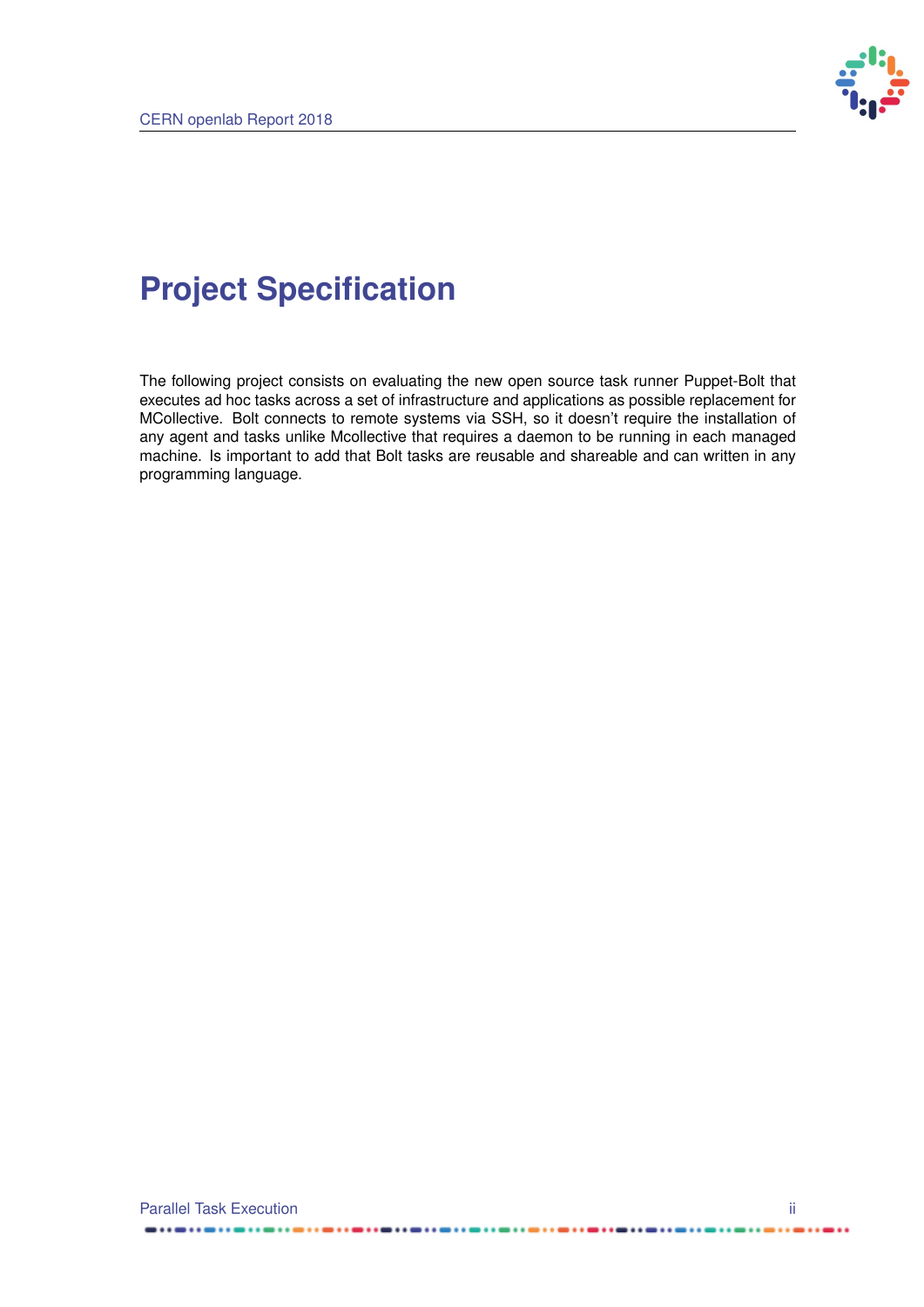

## **Abstract**

Puppet is a great tool for making changes on systems, and ensuring that those changes happen. But Puppet is not intended to make this happen on many systems at the same time. Puppet is intended for eventual compliance over time. Each agent checks in over a period of time, allowing the puppetmaster to process only a few at a time. In very few environments could every puppet client get a catalogue from the puppetmaster and execute it at the same moment in time. Additionally, each puppet client would take differing times to process their catalogues. Configuration Management Infrastructure at CERN is using MCollective as a framework for parallel job execution. It is commonly used to orchestrate change across cluster of server in near real time.

Puppet Inc has recently announced a new Open source task runner that executes ad hoc tasks across a set of infrastructure and applications. It is called Puppet-Bolt and it's particularly suited for troubleshooting or deploying one-off changes, distributing scripts to run across all infrastructure, or automating changes that need to happen in a particular order as part of an application deployment. Moreover, Bolt is driven through a command line interface and connects to remote systems via SSH, so it doesn't require the installation of any agent software. The tasks that Bolt runs are reusable and shareable via the Puppet Forge and can be written in any scripting or programming language.

In this project we will evaluate Puppet-Bolt as possible replacement for MCollective which is lacking real orchestration features and requires a daemon to be running in each managed machine.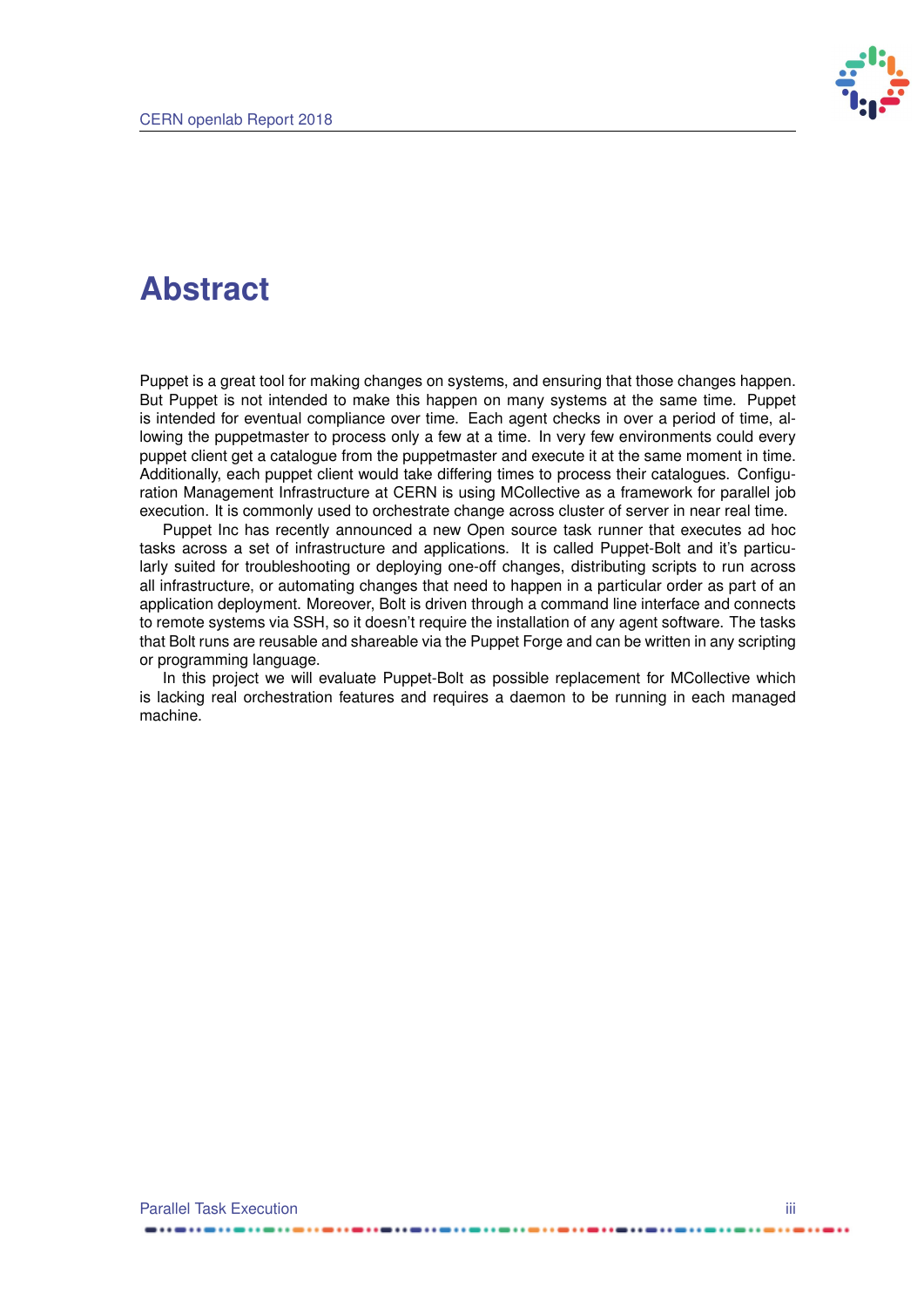

## <span id="page-3-0"></span>**Contents**

| <b>Contents</b><br>iv                                                                                                                                                                                               |                                                                                                                                                   |  |  |  |  |
|---------------------------------------------------------------------------------------------------------------------------------------------------------------------------------------------------------------------|---------------------------------------------------------------------------------------------------------------------------------------------------|--|--|--|--|
| <b>List of Figures</b><br>v                                                                                                                                                                                         |                                                                                                                                                   |  |  |  |  |
| <b>List of Tables</b><br>vi                                                                                                                                                                                         |                                                                                                                                                   |  |  |  |  |
| <b>Listings</b>                                                                                                                                                                                                     | vii                                                                                                                                               |  |  |  |  |
| Puppet-Bolt evaluation as a replacement for Mcollective<br>1<br>11<br>1.1.1<br>1.1.2<br>1.2 <sub>1</sub><br>1.3<br>1.4<br>1.4.1<br>1.4.2<br>1.4.3<br>1.5<br>1.5.1<br>1.5.2<br>1.5.3<br>1.5.4<br>1.5.5<br>1.6<br>1.7 | 1<br>1<br>$\mathbf{1}$<br>$\overline{c}$<br>3<br>3<br>3<br>3<br>4<br>4<br>$\overline{4}$<br>$\overline{\mathbf{4}}$<br>5<br>5<br>5<br>5<br>6<br>6 |  |  |  |  |
| $\overline{2}$<br><b>Looking for better performances</b><br>2.1<br>2.2<br>2.2.1<br>2.2.2<br>2.2.3                                                                                                                   | $\overline{7}$<br>$\overline{7}$<br>8<br>8<br>8<br>11                                                                                             |  |  |  |  |
| <b>Conclusions</b><br>3                                                                                                                                                                                             | 13                                                                                                                                                |  |  |  |  |
| <b>Bibliography</b><br>14                                                                                                                                                                                           |                                                                                                                                                   |  |  |  |  |
| <b>Appendix</b><br>15                                                                                                                                                                                               |                                                                                                                                                   |  |  |  |  |
| A Interesting/important changes in Puppet-Bolt for the CERN in later versions to '0.17.2' 15                                                                                                                        |                                                                                                                                                   |  |  |  |  |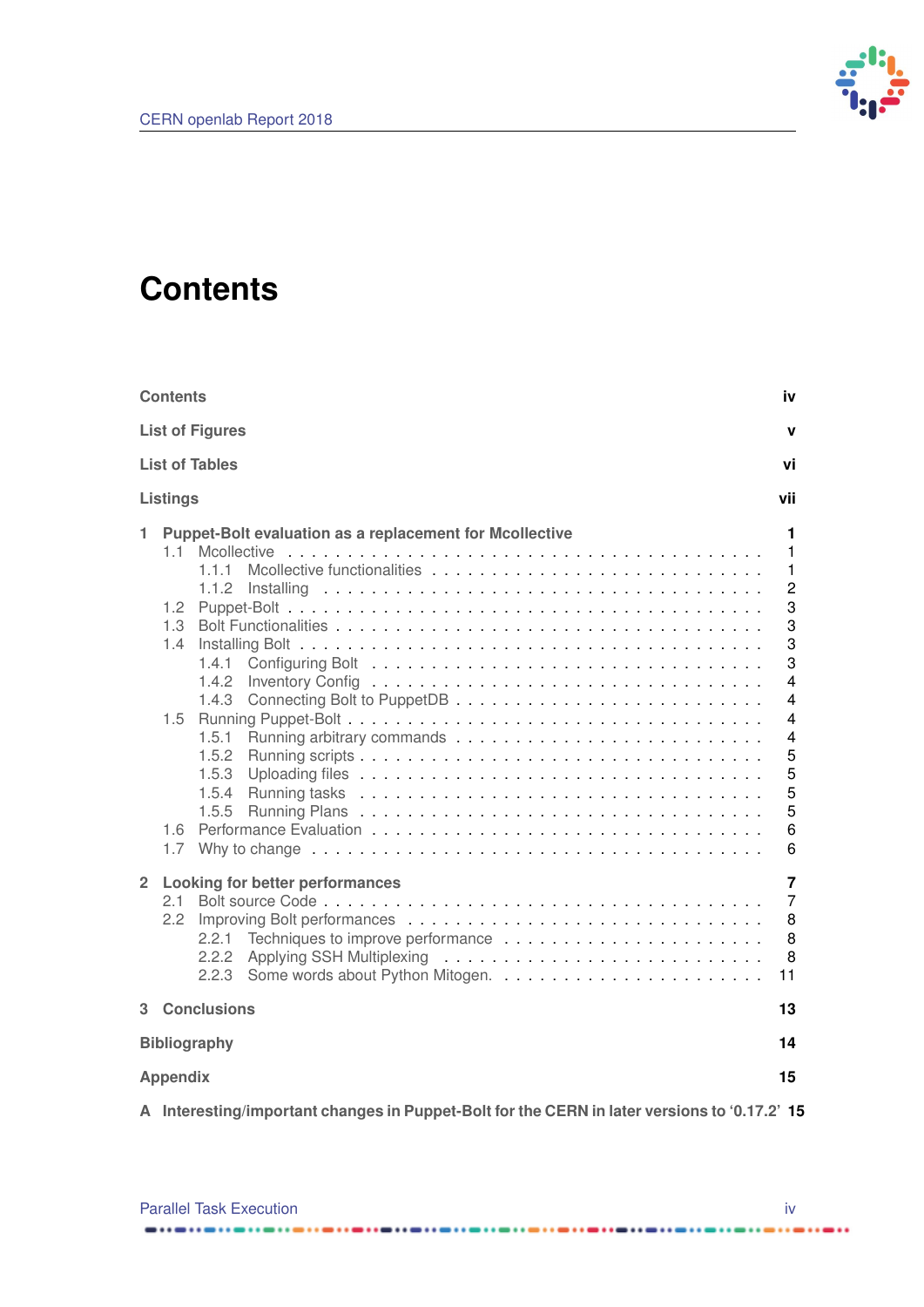

# <span id="page-4-0"></span>**List of Figures**

------------

................

. . . . . . . .

. . . . . .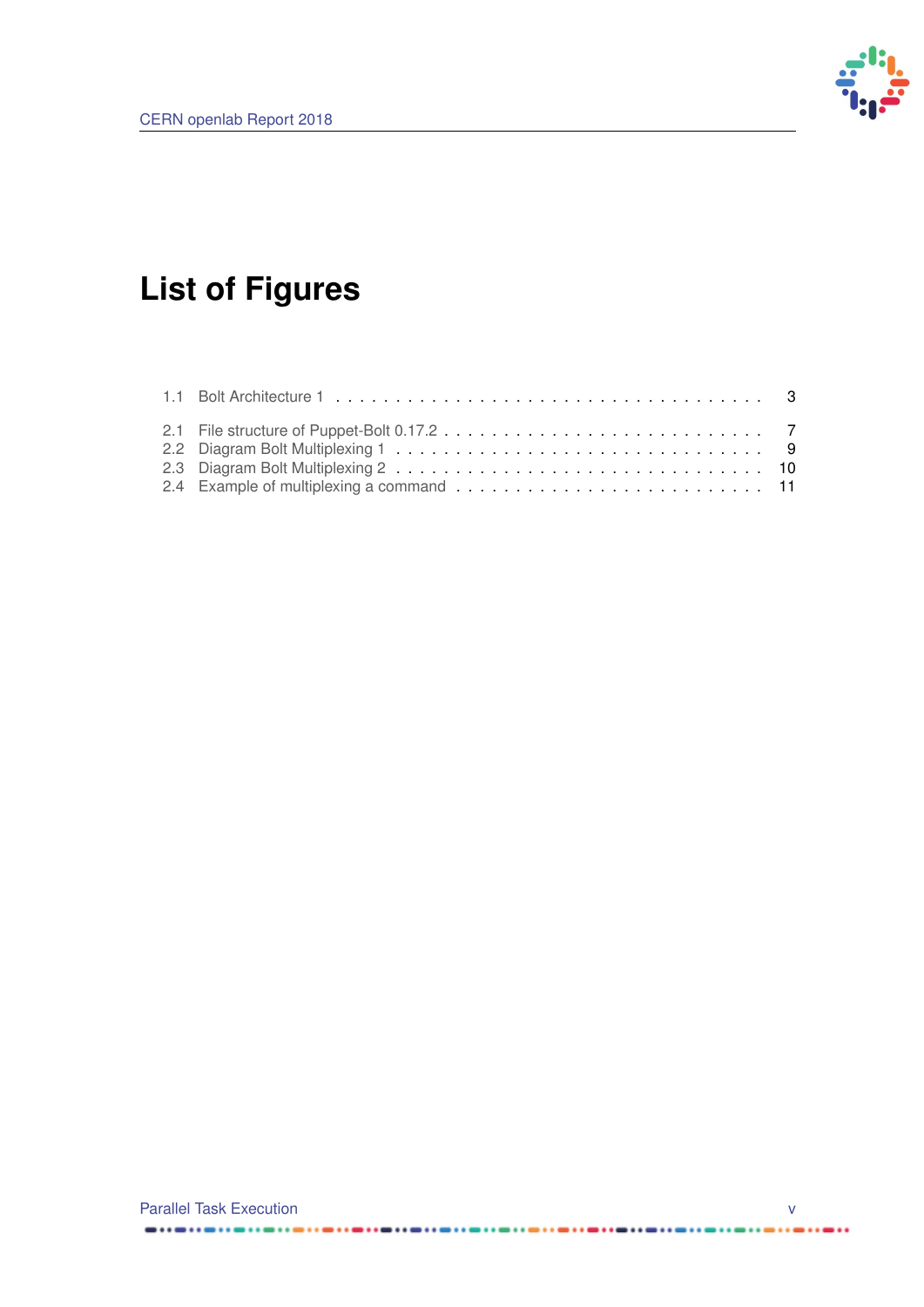

# <span id="page-5-0"></span>**List of Tables**

[A.1 Puppet-Bolt new interesting features and Breaking Changes versions](#page-21-1) >= 0.17.2. . 15

 $\cdots$ 

 $\cdots$ 

. . . **. . . . . . . . . . . . . . .** . .

. . . . . . . .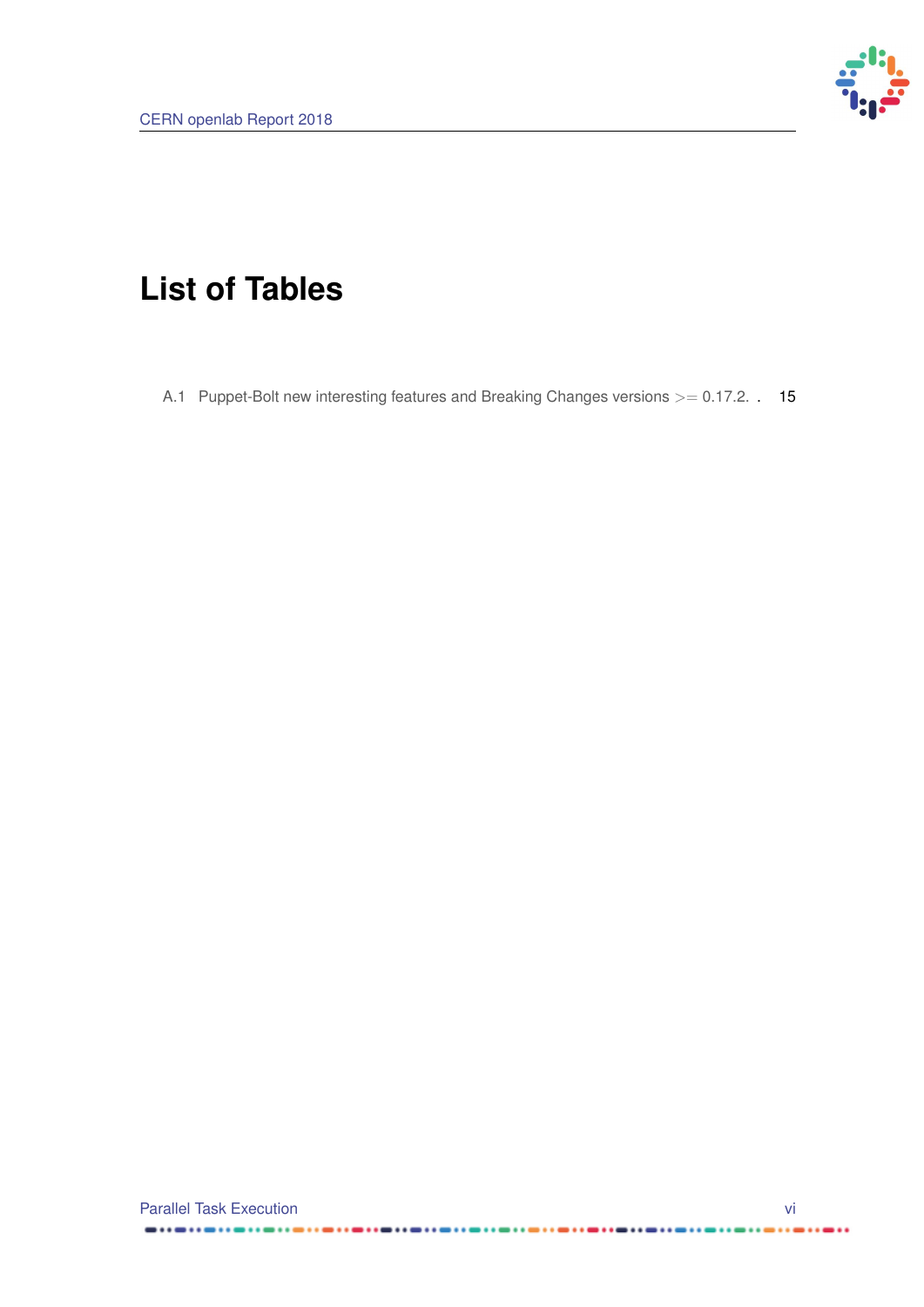

# <span id="page-6-0"></span>**Listings**

....

. . . **. . . . . . . . . .** . . .

-------------

. . . . . . . . . . . . . . . . . . . .

......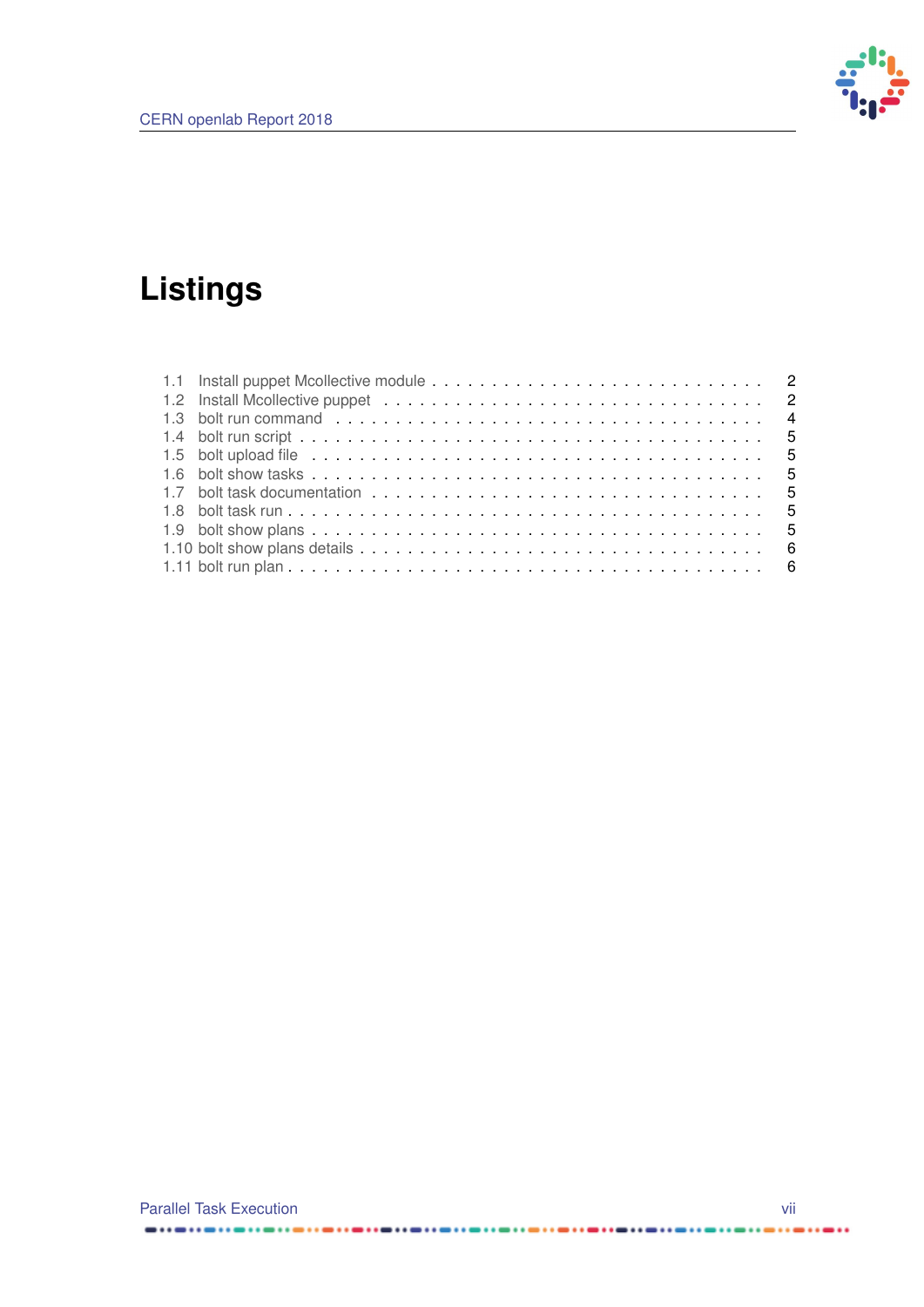## <span id="page-7-0"></span>**1. Puppet-Bolt evaluation as a replacement for Mcollective**

## <span id="page-7-1"></span>**1.1 Mcollective**

MCollective provides a framework for parallel job execution. It is commonly used to orchestrate change across cluster of server in near real time. MCollective is an adjunct tool in your tookbox that cooperates and enhances the capabilities configuration management like Puppet. Whereas these tools analyse and act to ensure complete configuration consistency, MCollective orchestrates specific and often singular actions across system significantly faster. MCollective was designed from the ground up to achieve true parallel execution with consistent and repeatable results.

We stand out the following characteristics of the architecture of Mcollective:

- **Masterless:** MCollective avoids the use of a centralized master for command and control, thus avoiding centralized resource problems. It also doesn't reach out to the clients in an ordered loop, thus avoiding drift between each of the systems.
- **Publish-Subscribe Middleware:** MCollective uses Publish-Subscribe Middleware to transport requests to servers. Any node you want to control by MCollective is an MCollective server running mcollectived. Any system which has the mco command installed is an MCollective client which can issue commands.
- **Deamon Running in each server:** On each server mcollectived registers with the middleware broker and remains in a listening or IDLE state. Whenever a client sends a request to the middleware, each server receives and evaluates the request immediately and independently. If mcollectived has an agent installed capable of process the request, it executes it immediately and sends back the results. In this model you can have a command execute on tens, hundreds, or thousands of hosts at exactly the same time.

While MCollective plays very well with configuration management systems, it works above and outside of them.

#### <span id="page-7-2"></span>**1.1.1 Mcollective functionalities**

We highlight the following functionalities:

- Interact with clusters of servers, whether in small groups or very large deployments.
- Break free from identifying devices through complex host-naming conventions, and instead use a rich set of metadata provided by each machine — from Puppet, Facter, or other sources — to address them.
- Use simple command-line tools to call remote agents.
- Write custom reports about your infrastructure.

#### Parallel Task Execution 1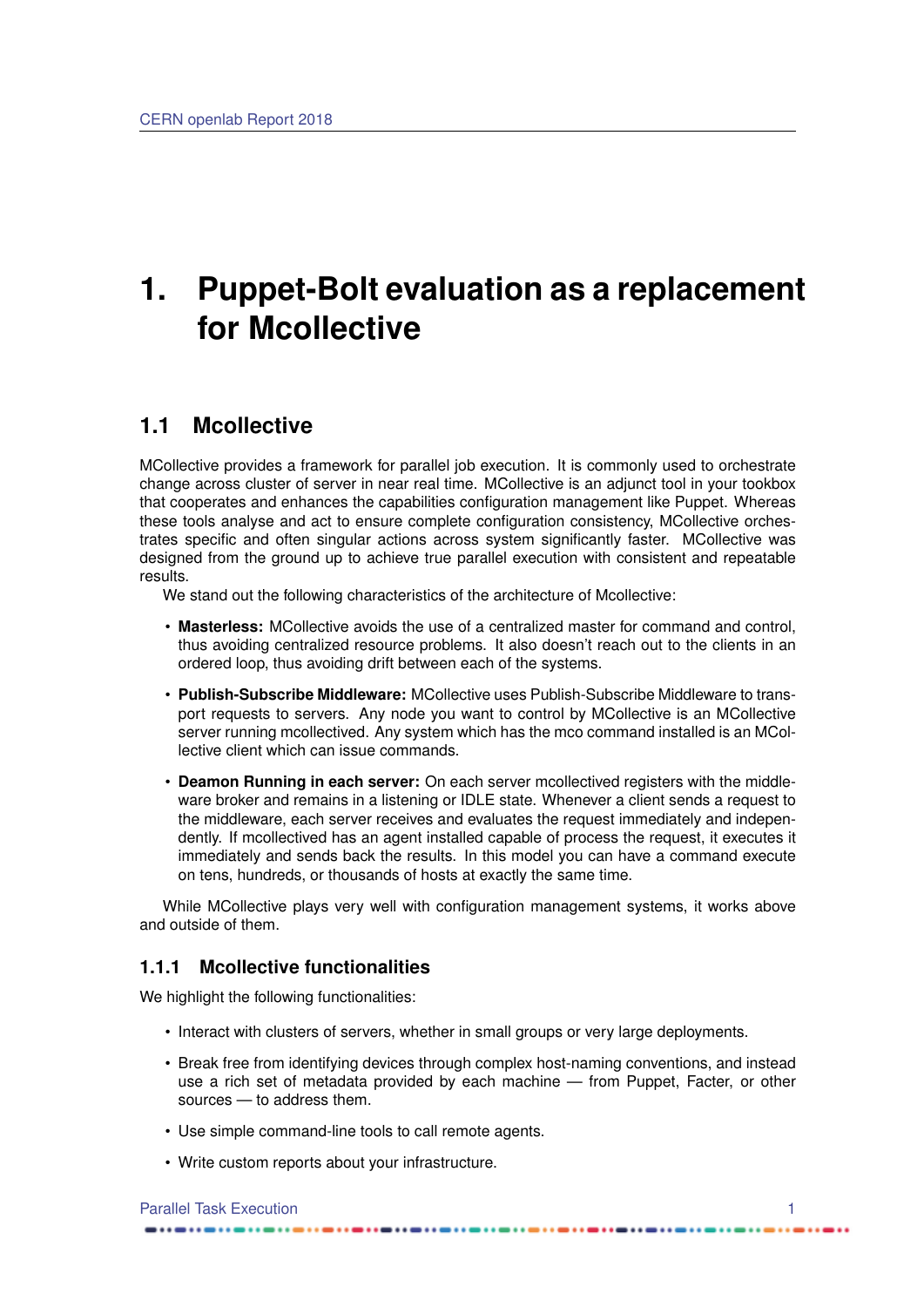

- <span id="page-8-4"></span>• Use agent plugins to manage packages, services, and other common components created by the community.
- Write RPC style agents, clients, and web UIs in Ruby.
- Leverage rich authentication and authorization models in middleware systems as a first line of control.
- Include fine-grained authentication using SSL or RSA, authorization, and request auditing. For more information, see the Security Overview.
- Re-use middleware features for clustering, routing, and network isolation to realize secure and scalable configurations.

#### <span id="page-8-0"></span>**1.1.2 Installing**

It is best to use Puppet to deploy and maintain MCollective. You will be constantly tweaking the MCollective configuration and adding new plugins. Every change will need to be synchronized across servers, yet many servers will also have customized settings.

As the installation documentation on the Puppet Labs website says, "[MCollective] is the textbook example for why you need config management". Indeed, Mcollective is characterized by:

- It has multiple components that run on many different machines.
- It has pieces of global configuration that must be set harmoniously, everywhere.
- Most of its settings are identical for machines in a given role (e.g. every server), but some of its settings have per-system differences. This is easy to manage with a template, and incredibly frustrating to manage by hand.
- Its configuration will change over time, and the changes affect many many systems at once.

In summary, its configuration requirements are strict, and configuration drift will cause it to stop working. To be able to successfully meet the requirements when configuring Mcolective, you must use a configuration manager like Puppet.

Next we show quickly how to install Mcollective, in your cluster you probably want to tune the installation. If that is your purpose we recommend to see [\[7,](#page-20-1) p. 119-122] and [\[5\]](#page-20-2). At the time of preparing the evaluation we have installed this way Mcollective in our cluster.

First, we have to install the Mcollective module from Forge [\[5\]](#page-20-2).

```
puppet module in stall puppet-m collective
```
#### Listing 1.1: Install puppet Mcollective module

Then, If you wanted to install a machine that provided ActiveMQ as middleware and had the server and client installed as well, you would use:

```
manifests/mco. pp:
node default {
 include activema
   class \{ ': mcollective ':client \Rightarrow true,
   s erver \Rightarrow true
   middleware_hosts \implies ['activemq.example.net'],
  }
}
```
#### Listing 1.2: Install Mcollective puppet

For most nodes on your network you would use only install mcollective server. You should set mcollective client parameter to true on any hosts from which you wish to submit requests, this may be your management hosts, a bastion host, or could be your laptop or desktop systems in the office.

<span id="page-8-1"></span>Parallel Task Execution 2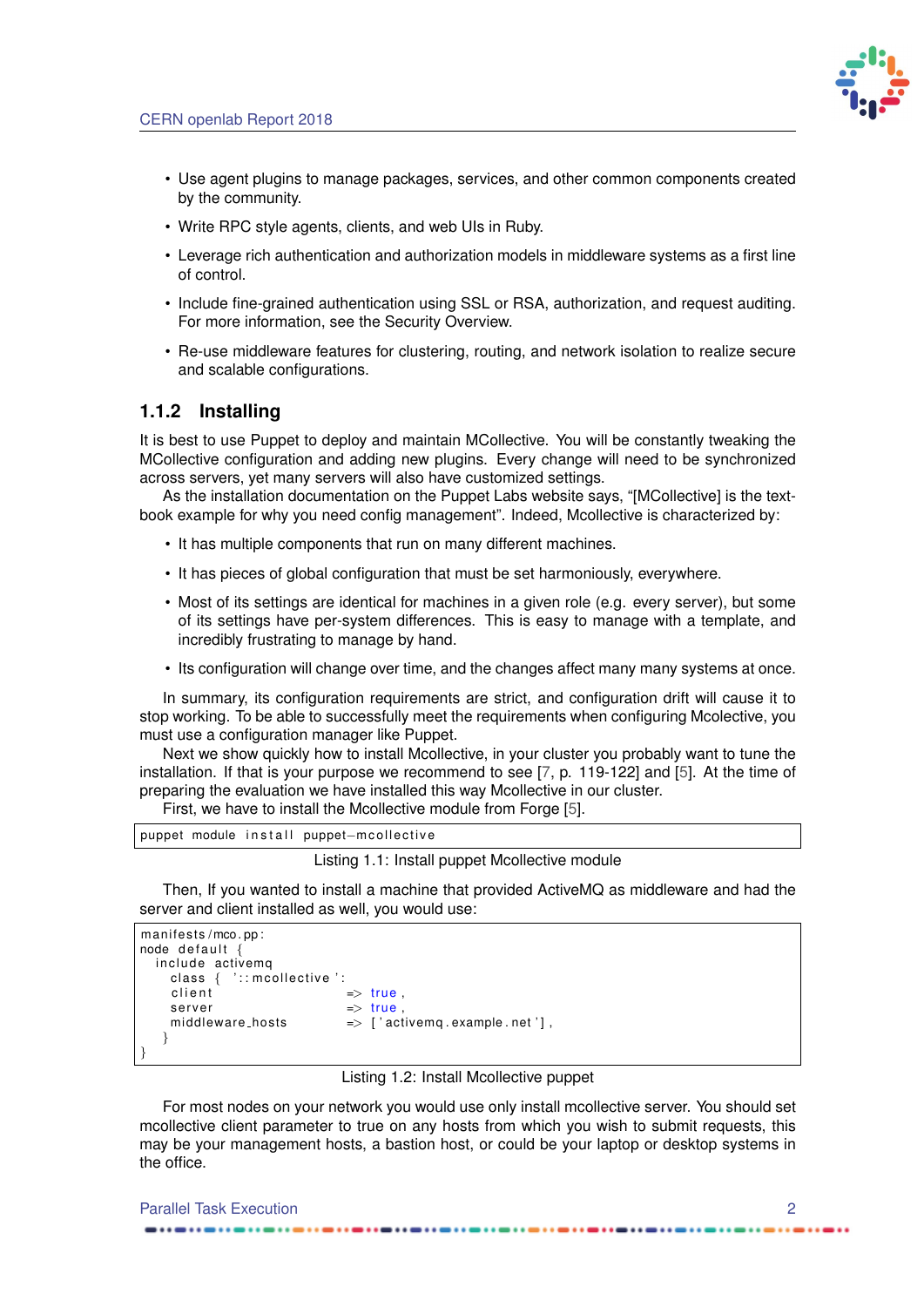

## <span id="page-9-4"></span>**1.2 Puppet-Bolt**

Puppet-Bolt is an open source tool from Puppet that allows you to run code on other servers without needing to install a puppet client on the servers. This is achieve by connecting with remotes systems via SSH or WinRM. Puppet is driven by the command line interface. The pieces of code that Bolt executes (called Task and plan in Bolt argo) are easily reusable and shareable through Puppet Forge, and can be written in any script or programming language.

<span id="page-9-3"></span>Unlike Mcollective, Bolt's architecture is Masterless & Agentless because it connects remotely to a device via SSH or WinRM so no agents are needed, due to bolt does not need a publishsubscribe middleware.



Figure 1.1: Bolt Architecture 1

## <span id="page-9-0"></span>**1.3 Bolt Functionalities**

There is a one-to-one correspondence between the functionalities capable of performing Mcolective and Bolt's functionalities.

- Bolt also offer the possibility to interact with clusters of servers and break free from identifying devices through complex host-naming convention, see [1.4.2](#page-10-0) and [1.4.3.](#page-10-1)
- Also uses a simple command-line tool [1.5.](#page-10-2)
- It gives you the opportunity to write Tasks and Plans in any programming and scripting language. You can share Tasks and Plans and reuse those that are already coded by the community, see [1.5.2,](#page-10-4) [1.5.4](#page-11-1) and [1.5.5.](#page-11-2)
- Bolt uses SSH as a transport layer, so it includes authentication and encryption provided by SSH.

## <span id="page-9-1"></span>**1.4 Installing Bolt**

To use Puppet-Bolt, your system must run Ruby and have a GCC compiler. In versions higher than  $>= 0.17.2$  Puppet-Bolt require a Ruby version equal to or greater than 2.3.

We have work on the puppet module that on Forge [\[2\]](#page-20-3) so that all the pertinent dependencies are resolved among other things automatically when including the module. We have also worked on this module so that it is possible to generate the Bolt configuration file (at least part of it) indicating the configuration values as a parameter in the module. See [https://gitlab.cern.](https://gitlab.cern.ch/ai/it-puppet-module-bolt) [ch/ai/it-puppet-module-bolt](https://gitlab.cern.ch/ai/it-puppet-module-bolt) .

## <span id="page-9-2"></span>**1.4.1 Configuring Bolt**

Bolt gives the opportunity to create a configuration file to store and automate the command-line flags you use every time you run Bolt. By default, Puppet-Bolt search first the configuration file in  $\sim$ /.puppetlabs/bolt/. To set up a default global configuration file for Bolt, create a  $\sim$ /.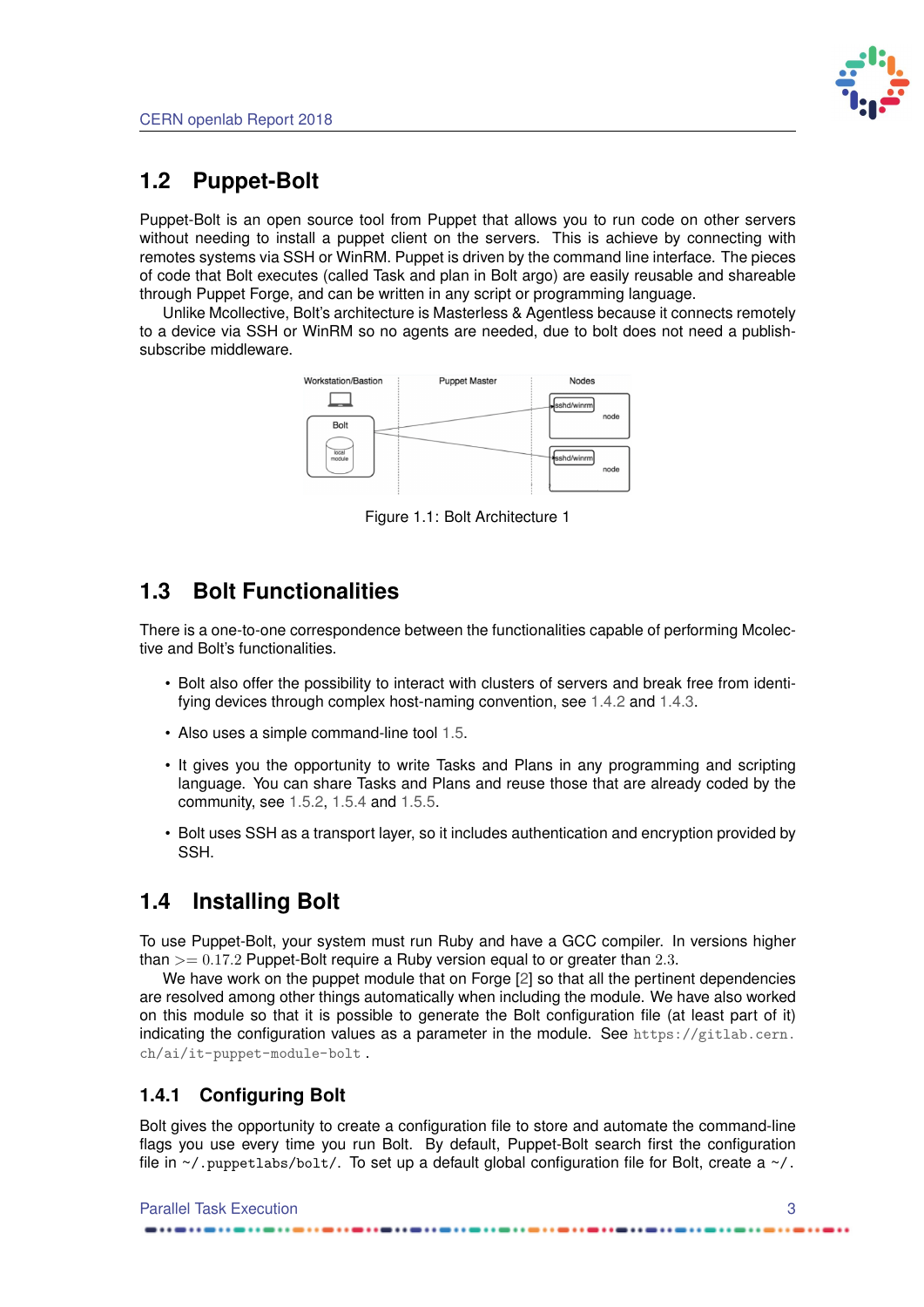

<span id="page-10-6"></span>puppetlabs/bolt/bolt.yml file with global options at the top level of the file. Configure transport specific options for each transport. If a configuration option is set in the configuration file and passed with the corresponding command-line flag, the flag takes precedence.

Your Bolt configuration file can contain global and transport options.

- Global configuration options.
- SSH transport configuration options.
- WinRM transport configuration options.
- PCP transport configuration options.
- Local transport configuration options.
- Log file configuration options.

For more information on the Puppet-Bolt configuration parameters, see [\[4\]](#page-20-4).

**Note:** It is possible to change the directory where the configuration file is searched.

- 1. Using flag -configfile CONFIG\_PATH
- 2. Changing the default paths function in config.rb

#### <span id="page-10-0"></span>**1.4.2 Inventory Config**

In Bolt, you can use an inventory file to store information about your nodes. For example, you can organize your nodes into groups or set up connection information for nodes or node groups.

The inventory file is a yaml file stored by default at inventory.yaml inside the Boltdir. At the top level it contains an array of nodes and groups. Each node can have a config, facts, vars, and features specific to that node. Each group can have an array of nodes and a config hash. node. Each group can have an array of nodes, an array of child groups, and can set default config, vars, and features for the entire group. For more information see [\[4\]](#page-20-4).

### <span id="page-10-1"></span>**1.4.3 Connecting Bolt to PuppetDB**

It is possible to connect Puppet-Bolt with PuppetDB, for this it authenticates with PuppetDB through an SSL client certificate or a PE RBAC token.

To configure the Bolt PuppetDB client we just need to add a puppetdb section to the bolt.yml configuration file, see [\[4\]](#page-20-4).

## <span id="page-10-2"></span>**1.5 Running Puppet-Bolt**

Bolt can be used to execute arbitrary commands, scripts, tasks, plans and even to upload files to our remote machines. To know more about running commands, scripts, tasks and plan with Puppet-Bolt see [\[4\]](#page-20-4) and [\[11\]](#page-20-5).

### <span id="page-10-3"></span>**1.5.1 Running arbitrary commands**

Bolt by default uses SSH for transport. If you can connect to systems remotely, you can use Bolt to run shell commands. It reuses your existing SSH configuration for authentication.

The syntax to run a command against a remote Linux node is the following one:

<span id="page-10-5"></span><span id="page-10-4"></span>b o lt command run <command> --nodes <nodes>

Listing 1.3: bolt run command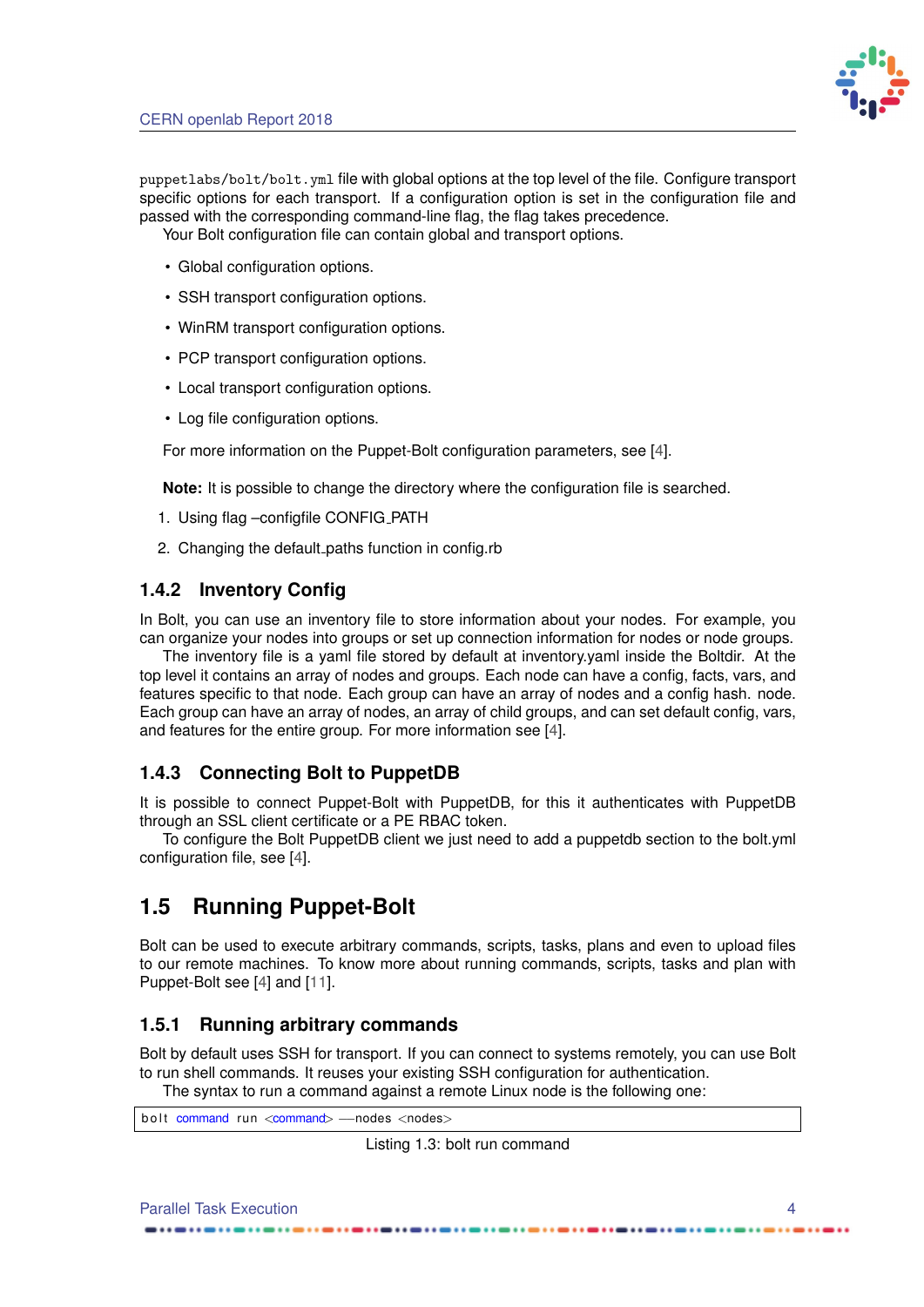

## **1.5.2 Running scripts**

To run a script across Linux nodes you must include a shebang (#!) line specifying the interpreter, then we use the command:

<span id="page-11-3"></span>bolt script run <script –name> <script options>

Listing 1.4: bolt run script

When you run a script with Bolt, the script is transferred into a temporary directory on the remote system, run on that system, and then deleted. You can run scripts in any language as long as the appropriate interpreter is installed on the remote system. This includes Bash, PowerShell, or Python.

### <span id="page-11-0"></span>**1.5.3 Uploading files**

Bolt can be also used to copy files to remote nodes:

```
bolt file upload <SOURCE> <DESTINATION> ---nodes <NODE NAME>,<NODE NAME>
```
Listing 1.5: bolt upload file

### <span id="page-11-1"></span>**1.5.4 Running tasks**

Tasks are similar to scripts, they can be written in any programming language that runs on your target nodes. However tasks are kept in modules and can have metadata (Task metadata describes the task, validates input, and controls how the task runner executes the task). This allows you to reuse and share them more easily. They can be uploaded and downloaded as Puppet Forge modules, run from GitHub or used locally to organize the commands that are used regularly.

To view the list of tasks that are installed in the current module path:

<span id="page-11-5"></span>bolt task show

Listing 1.6: bolt show tasks

A to view the documentation of a task:

<span id="page-11-6"></span>bolt task show <TASK NAME>

Listing 1.7: bolt task documentation

To run a available task:

```
bolt task run mymodule :: task parameter=value --modulepath ./path/to/modules ---nodes
   node name
```
Listing 1.8: bolt task run

#### <span id="page-11-2"></span>**1.5.5 Running Plans**

Plans are sets of tasks that can be combined with other logic. This allows you to do more complex Task operations, such as running multiple Tasks with one command, computing values for the input for a Task, or running certain Tasks based on results of another Task. You write plans in the Puppet language. And like Tasks, Plans are packaged in modules and can be shared on the Forge.

To discover the list of plans that are installed on the current module path:

<span id="page-11-8"></span>bolt plan show

Listing 1.9: bolt show plans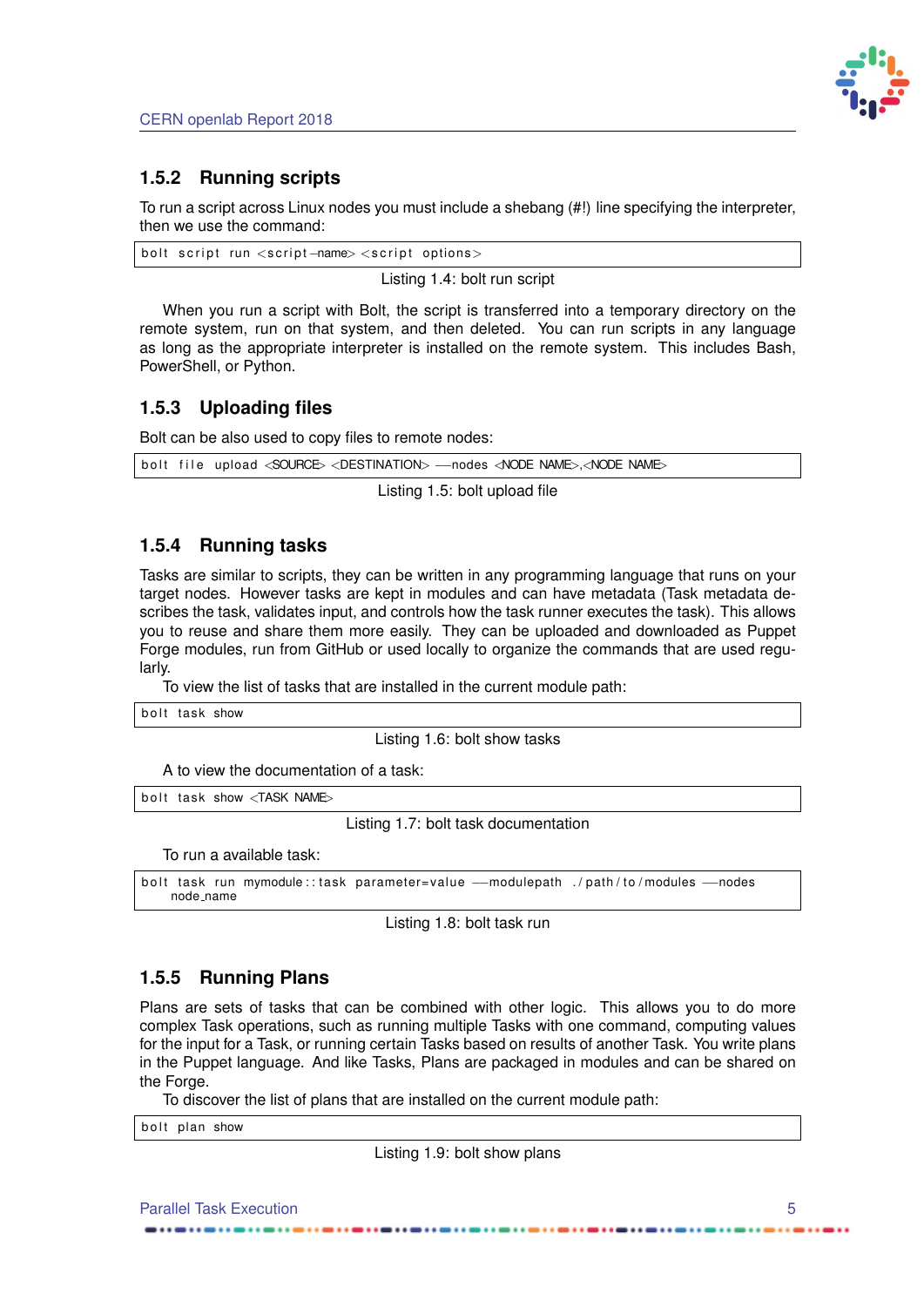

And as for Task, to view the parameters and other details for a plan:

<span id="page-12-2"></span>bolt plan show <PLAN NAME>

Listing 1.10: bolt show plans details

To run a available plan:

```
bolt plan run mymodule :: myplan parameter=value —modulepath ./path/to/modules ---nodes
   node name
```
Listing 1.11: bolt run plan

## <span id="page-12-0"></span>**1.6 Performance Evaluation**

As we have said before Mcollective uses publish/subscribe middleware to transport requests between clients and servers. The publish and subscribe operations are done through persistent connections to a middleware broker. That is, Mcollective uses messaging, the connections are all ready in place, messages are signed with SSH key for authentication.

However, Bolt uses SSH as a 'transport layer', which starts a new connection for every Task. SSH authentication overhead is the reason for bad performance.

## <span id="page-12-1"></span>**1.7 Why to change**

We highlight the following reasons why replace Mcollective by Puppet-Bolt,

- Puppet-Bolt do not requires a demon to be running in each managed machine. For this reason, installation, configuration and maintenance is more simple.
- The possibility that Bolt offers to write Tasks and Plans in any language and the ability to reuse and share them.
- MCollective will no longer be shipped in Puppet Agent version 6 which is currently due around Fall 2018.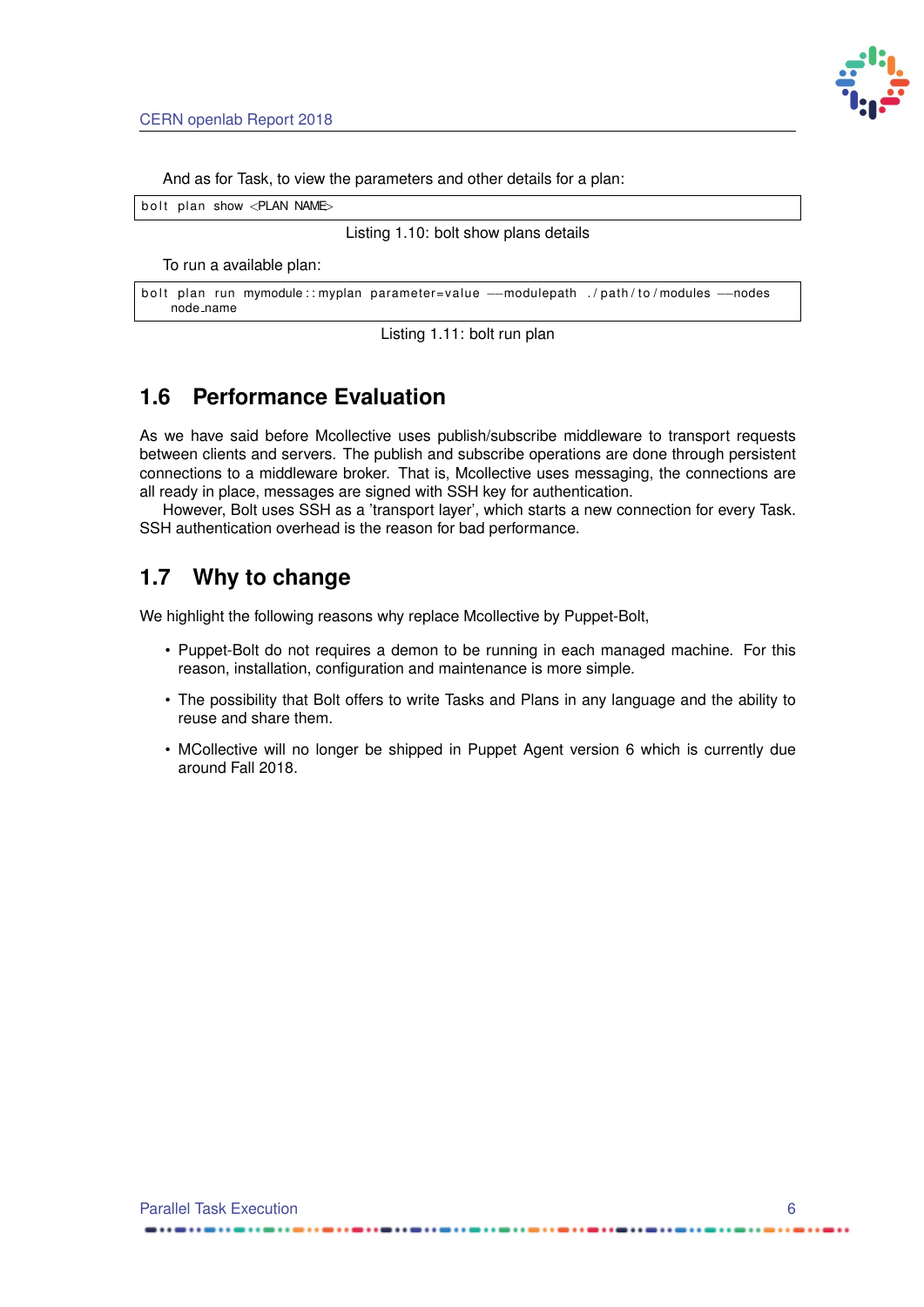

## <span id="page-13-0"></span>**2. Looking for better performances**

## <span id="page-13-1"></span>**2.1 Bolt source Code**

<span id="page-13-2"></span>Bolt is open source, that means we can inspect and modify the code at our whim. After a first inspection of the bolt module, we distinguish the following folders.



Figure 2.1: File structure of Puppet-Bolt 0.17.2

- **bolt-modules:** Bolt uses an internal version of Puppet that supports Tasks and Plans, so you do not need to install Puppet. In this directory we can find puppet datatypes
	- **–** result
	- **–** resultset
	- **–** target
	- **–** targetspec

They can be used in Tasks and Plans.

We also can find utility functions used in Puppet-Bolt Plans:

- **–** fail plan
- **–** file upload
- $-$  get\_targets
- **–** run command
- **–** run plan
- **–** run script
- $-$  run\_task

**Parallel Task Execution 7** 2022 12:30 12:30 12:30 12:30 12:30 12:30 12:30 12:30 12:30 12:30 12:30 12:30 12:30 12:30 12:30 12:30 12:30 12:30 12:30 12:30 12:30 12:30 12:30 12:30 12:30 12:30 12:30 12:30 12:30 12:30 12:30 12:

-------

. . . . . .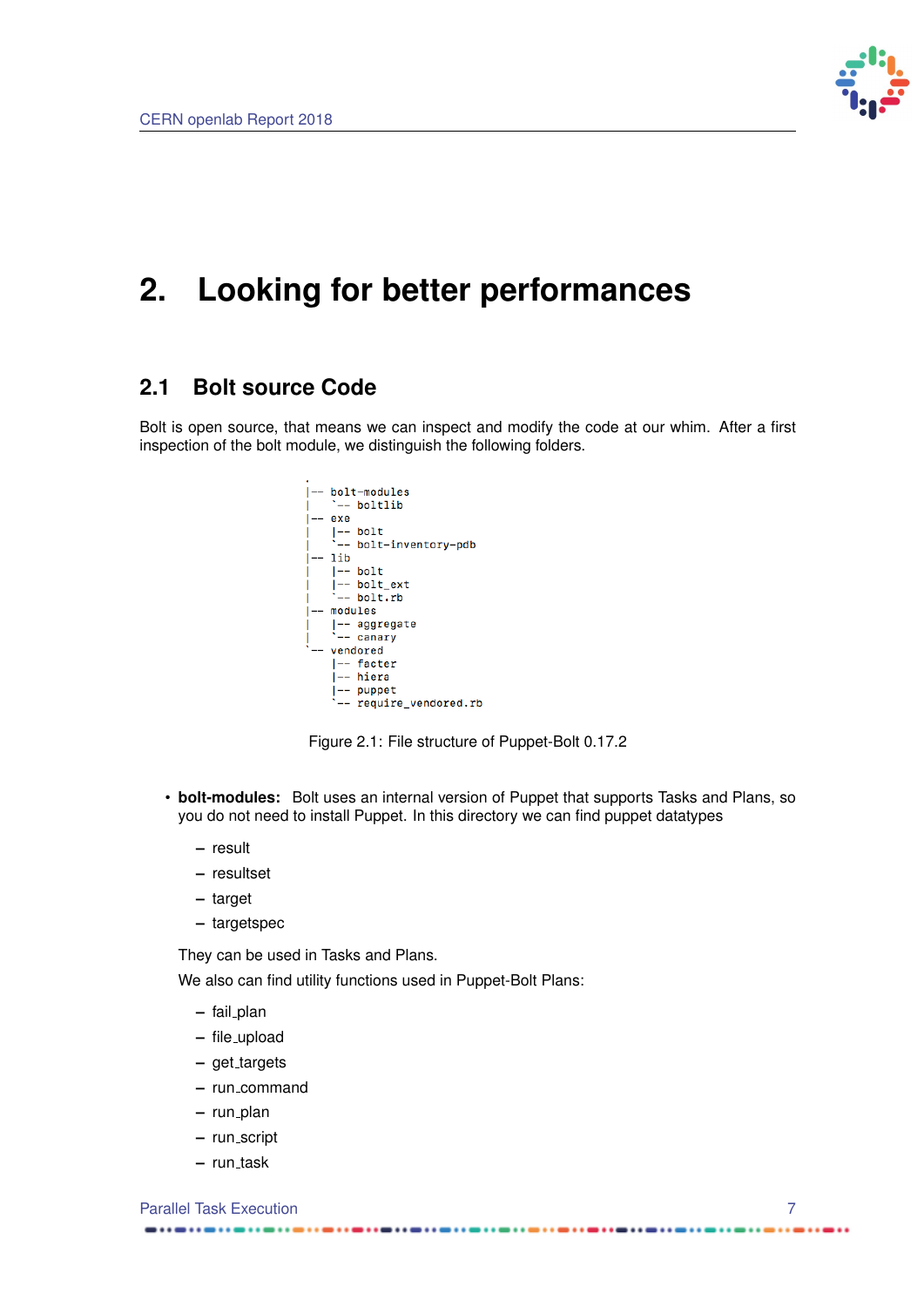

- <span id="page-14-3"></span>**–** set var
- **–** vars
- **exe:** We can find the bolt's executables. bolt is the main executable. It only instance the CLI class that is in lib that allows to parse the input arguments. the CLI class calls the logic that establishes SSH connection with the remote hosts and executes the commands, scripts, Tasks, Plans, etc.
- **lib:** In this folder we can find the main ruby files and modules that allow connection with remote hosts, create files, directories and execute commands, script, Tasks and Plans in remote machines.When bolt is executed the first file of /lib called is cli.rb .
- **modules:** Core functionality such as the aggregate and canary plans included in modules.
- **vendored.**

## <span id="page-14-0"></span>**2.2 Improving Bolt performances**

#### <span id="page-14-1"></span>**2.2.1 Techniques to improve performance**

By observing which techniques are used to improve the performance of Ansible, we can highlight the following techniques to obtain better performance from Bolt, see [\[1,](#page-20-6) p. 161-171].

- **SSH Multiplexing and ControlPersist:** When you use SSH multiplexing, then multiple SSH sessions to the same host will share the same TCP connection, so the TCP connection negotiation only happens the first time.
- **Pipelining:** Ansible supports an optimization called pipelining, where it will execute the Python script by piping it to the SSH session instead of copying it. This saves time because it tells Ansible to use one SSH session instead of two.
- **Parallelism:** We will connect to the hosts in parallel to execute the Tasks.
- **Python Mitogen:** Mitogen is a Python library for writing distributed self-replicating programs. An extension to Ansible is included that implements connections over Mitogen, replacing embedded shell invocations with pure-Python equivalents invoked via highly efficient remote procedure calls to persistent interpreters tunnelled over SSH.

Puppet-Bolt already uses the techniques of Parallelism and Pipelining. Indeed, the number of threads to use when executing on remote nodes is set as default to 100. (Can be changed in the configuration file see [1.4.1,](#page-9-2) section "Global configuration option"). To be completely correct, Bolt does not use the Pipelining technique because it copies the file to the remote host. However, unlike Ansible, it does not create a new connection to copy the file and it is avoiding creating a new connection where the technique of Pipelining in Ansible results in most cases effective.

### <span id="page-14-2"></span>**2.2.2 Applying SSH Multiplexing**

As we have seen, Puppet-Bolt requires for each Task to start a new SSH connection. Therefore, in most cases it takes more time creating a new SSH connection than running remote code. After executing Bolt the process dies and the ruby object that gave access to the connection is lost. Therefore, when a new bolt command is re-launched, a new connection is created and this again requires the expensive negotiation process. Then to achieve multiplexing we have to launch a background process that keeps the connections alive and who can communicate with the main bolt process (see [\[9\]](#page-20-7) and [\[10\]](#page-20-8)).

We have therefore realized this exercise,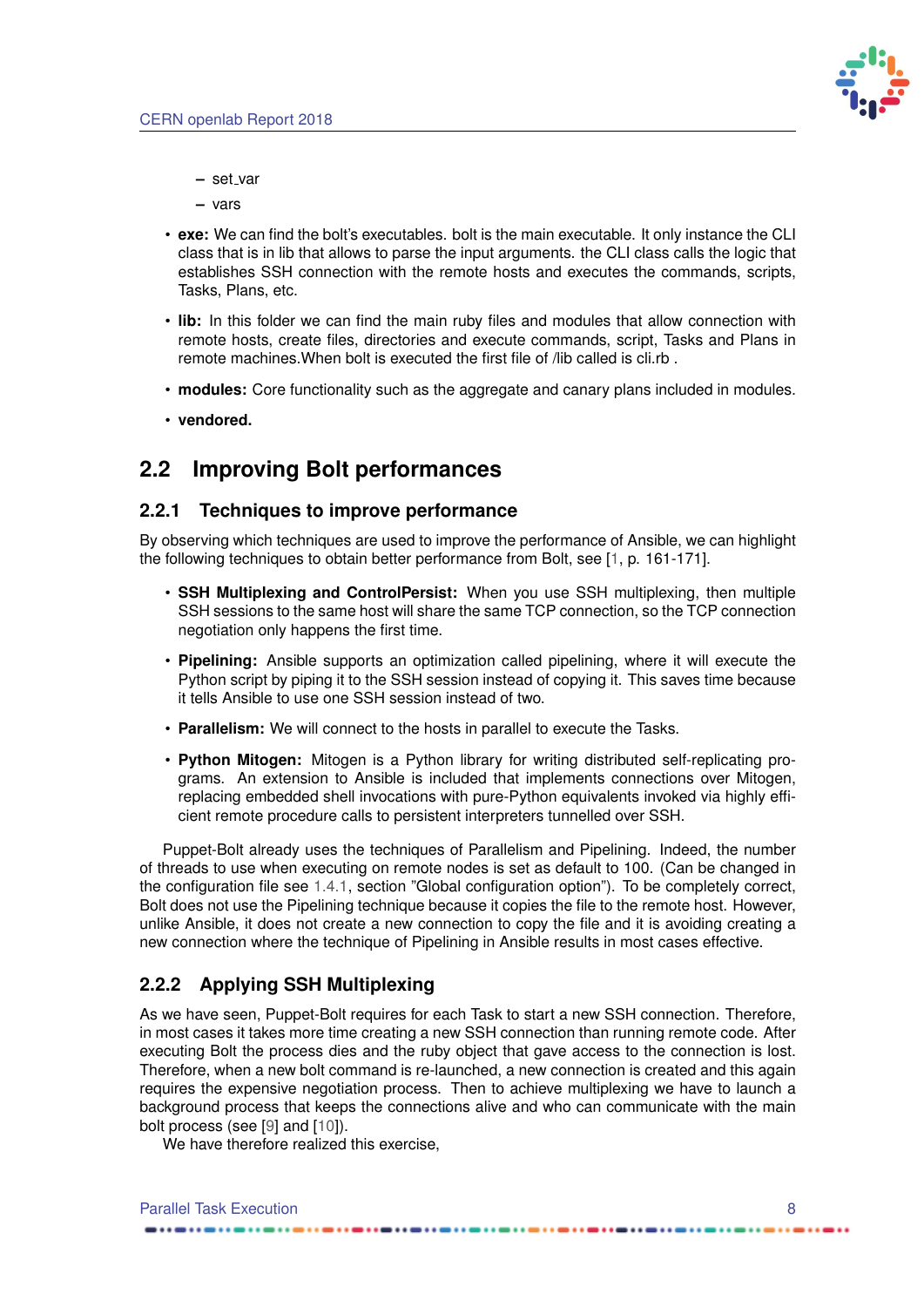we have modified the Bolt code so that it sends the commands that it wants to execute on the remote hosts first to a background process that saves the connections in a hash table. Every time there is a new request, it looks for if it has a connection to the remote host in its database. In case there is already one, it will reuse the connection to execute the action. Once the action has been executed on all remote hosts, it collects all the results and forwards them to the bolt client.

The background process can be executed on the local machine or on an external machine. To more information see <https://gitlab.cern.ch/jdefruto/it-bolt> .

<span id="page-15-1"></span><span id="page-15-0"></span>

Figure 2.2: Diagram Bolt Multiplexing 1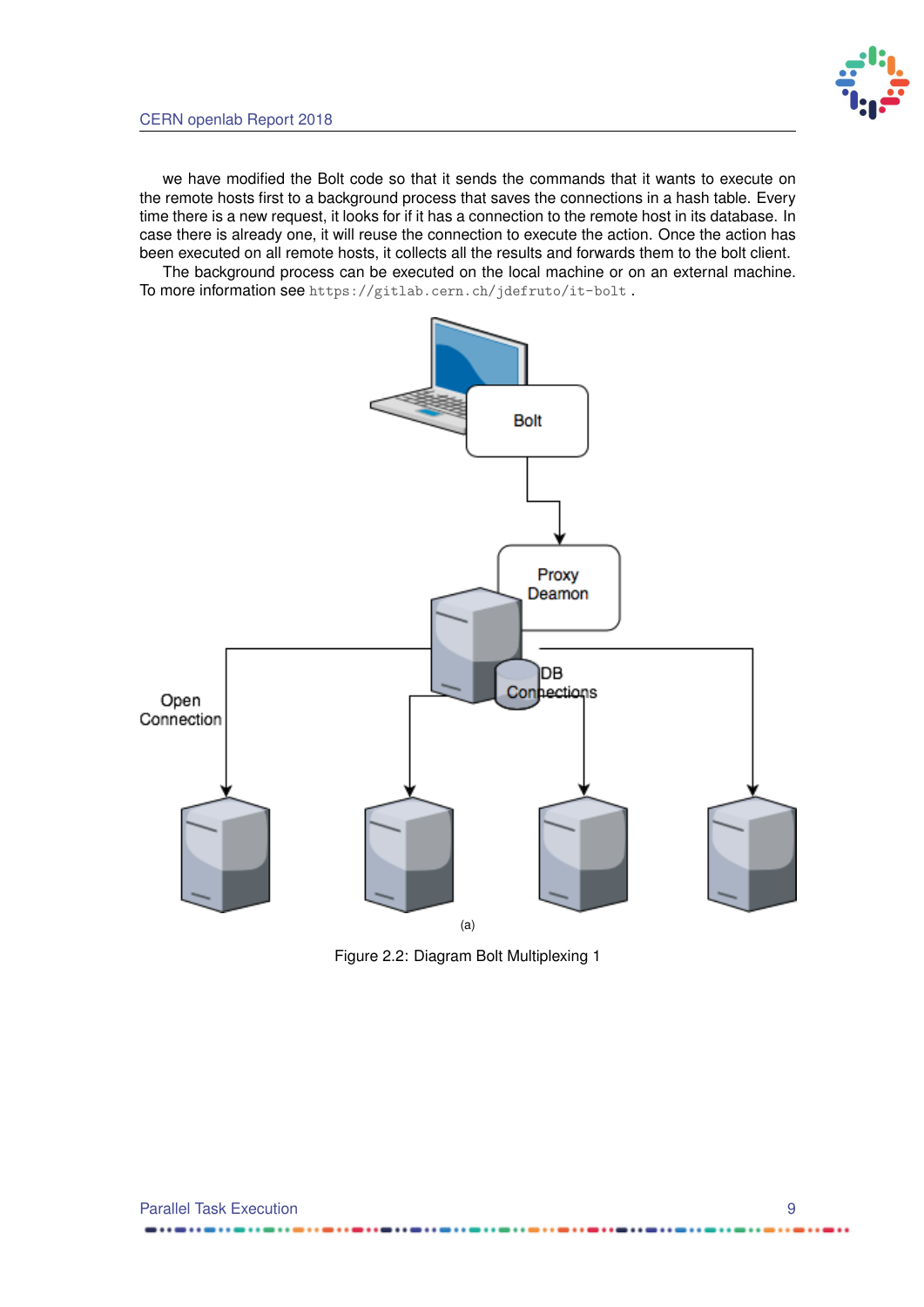<span id="page-16-1"></span><span id="page-16-0"></span>**Bolt** Proxy Deamon Proxy Deamon Proxy<br>Deamon  $DB$ Open<br>Connection nect 'nв DB<br>nnections med ns (a)

A more complex and more optimal architecture would be the following:

Figure 2.3: Diagram Bolt Multiplexing 2

In other words, each process in the background would have a number of open connections and only the process in the background with an open connection to the remote host would execute the action. However, for routing to be successful, we must implement techniques such as distributed hash table. However this is not a trivial exercise.

...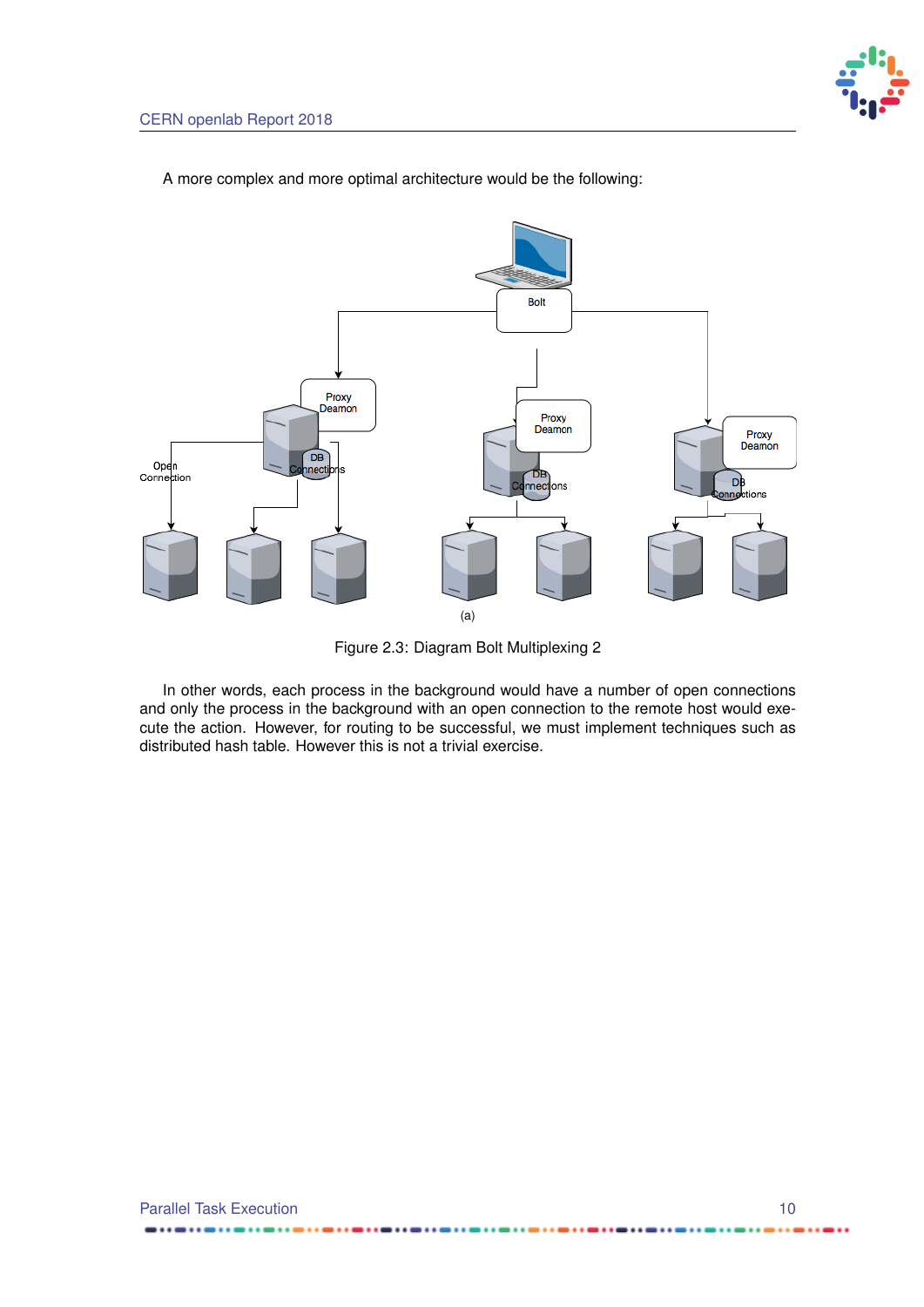

#### With the architecture [2.2a](#page-15-1) and execution of simple commands, we have obtained the following results

<span id="page-17-1"></span>

Figure 2.4: Example of multiplexing a command

### <span id="page-17-0"></span>**2.2.3 Some words about Python Mitogen.**

Mitogen is a Python library for writing distributed self-replicating programs. However the extension of Ansible to make connections over Mitogen does not have today, as much magic as it may seem after a first look. Nevertheless, it aggressively optimizes the creation of SSH connections, something complicated to do it correctly. As documentation says the Mitogen extension for Ansible get its effectiveness by ensuring that:

- One connection is used per target. This is equivalente to an optimized combination of multiplexing and pipelining.
- A single network roundtrip is used to execute a step whose code already exists in RAM on the target.
- Processes are aggressively reused. This avoids the cost of invoking Python and recompiling imports.
- Code is ephemerally cached in RAM.
- Fewer writes to the target filesystem occur.

The promising feature "Connection Delegation" is not yet complete. Connection Delegation should enables Ansible to use one or more intermediary machines to reach a target machine or container, with connections and code uploads deduplicated at each hop in the path. For an Ansible run against many containers on one target host, only one SSH connection to the target need exist, and module code need only be uploaded once on that connection.

| <b>Parallel Task Execution</b> |  |
|--------------------------------|--|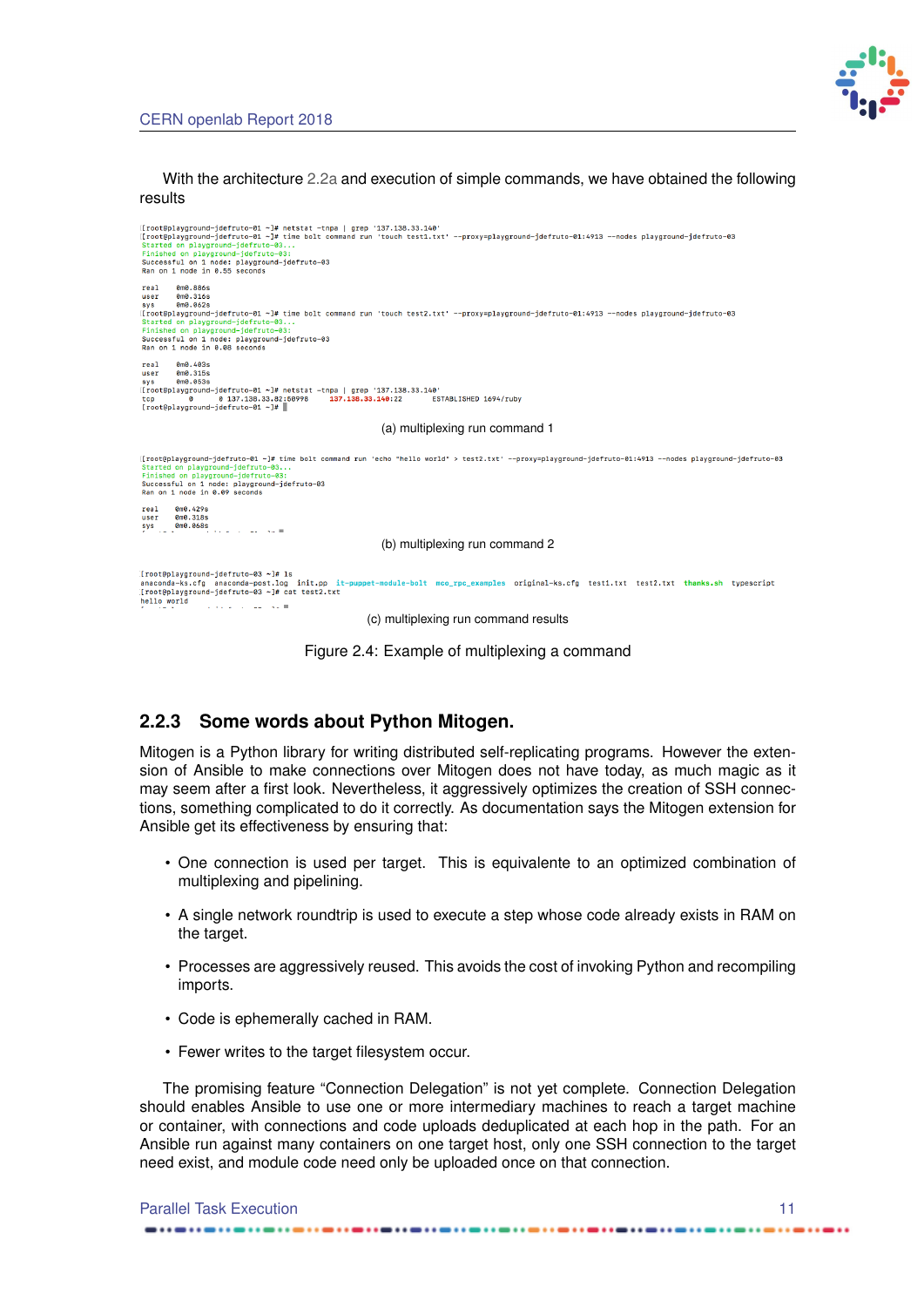

Python Mitogen is the perfect example of how to minimize the creation of connections to the maximum. However, it is a library that contains more than 14,000 lines of code and is called by Ansible in a complex way. Therefore, understanding the Mitogen code to reproduce it in Bolt (since Bolt is Ruby code) is not a trivial task. And maybe exaggerated considering that the Bolt '0.17.2' version is less than 5000 lines of code.

 $\qquad \qquad \blacksquare \bullet \bullet \bullet \bullet \bullet \bullet \bullet$ 

 $\cdots$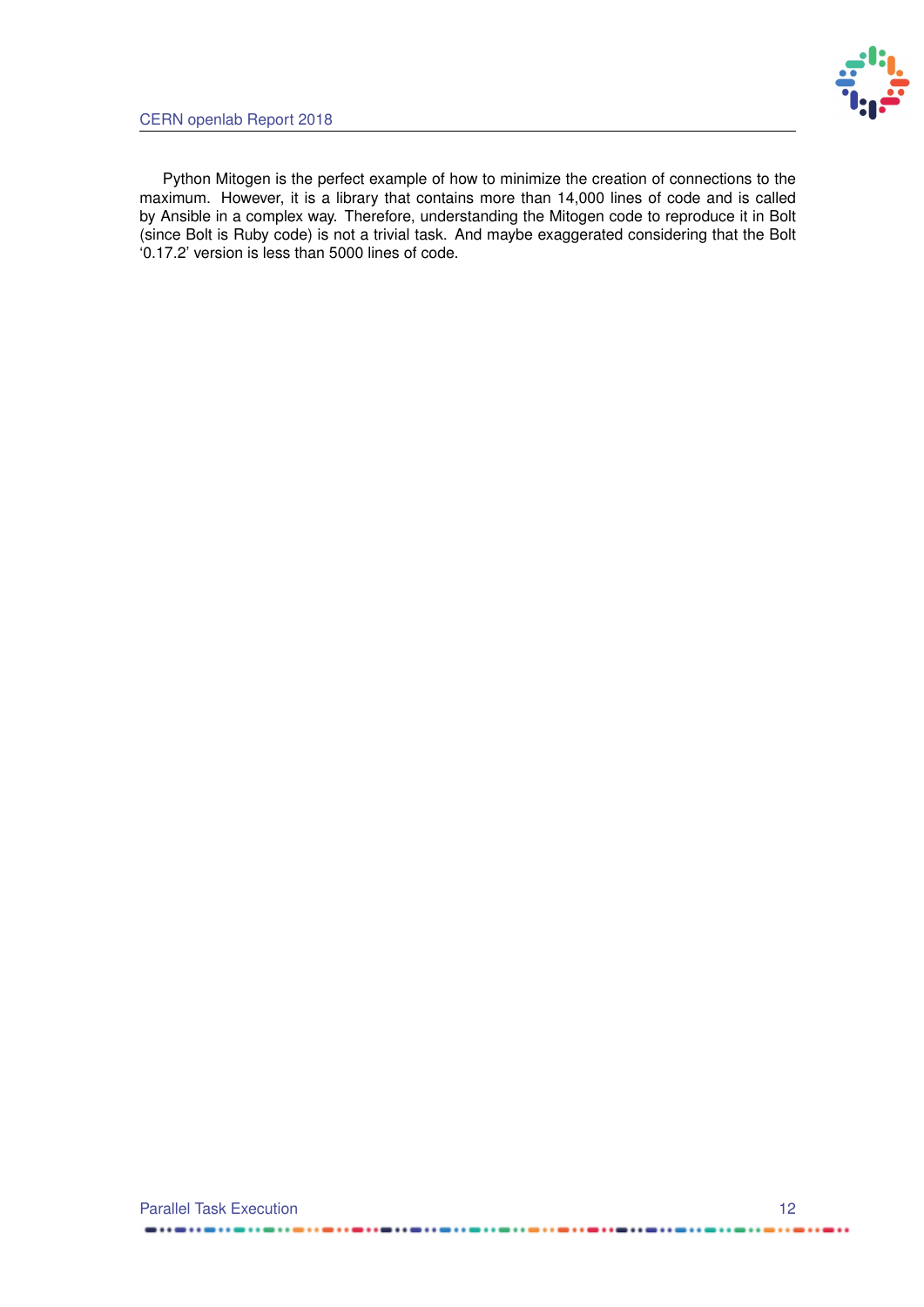

## <span id="page-19-0"></span>**3. Conclusions**

Puppet-Bolt is a great tool that provides all the features that Mcollective offers and more. However, due to the size of the CERN computer network, the installation and (maybe the software) must be perfected, to achieve the execution of tasks in the entire network in real time. Since you can not run a command or script on a remote host faster, the solution is to reduce connection establishment and data transfer time. After experimenting with the Multiplexing option, we managed to execute the command in half the time. This opens the door to thinking optimistically that with an architecture like the one described in the diagram [2.3a,](#page-16-1) we will get the same benefits as with Mcollective with the advantages that Puppet-Bolt has.

I would like to add that after having navigated a bit in the files of Puppet-Bolt, Ansible and Python-Mitogen, I think it is realistic to think that we can change the Puppet-Bolt code to achieve much higher execution times. I also think that this exercise can be very interesting and fun as it has been so far.

Thank you very much Steve for all that fun.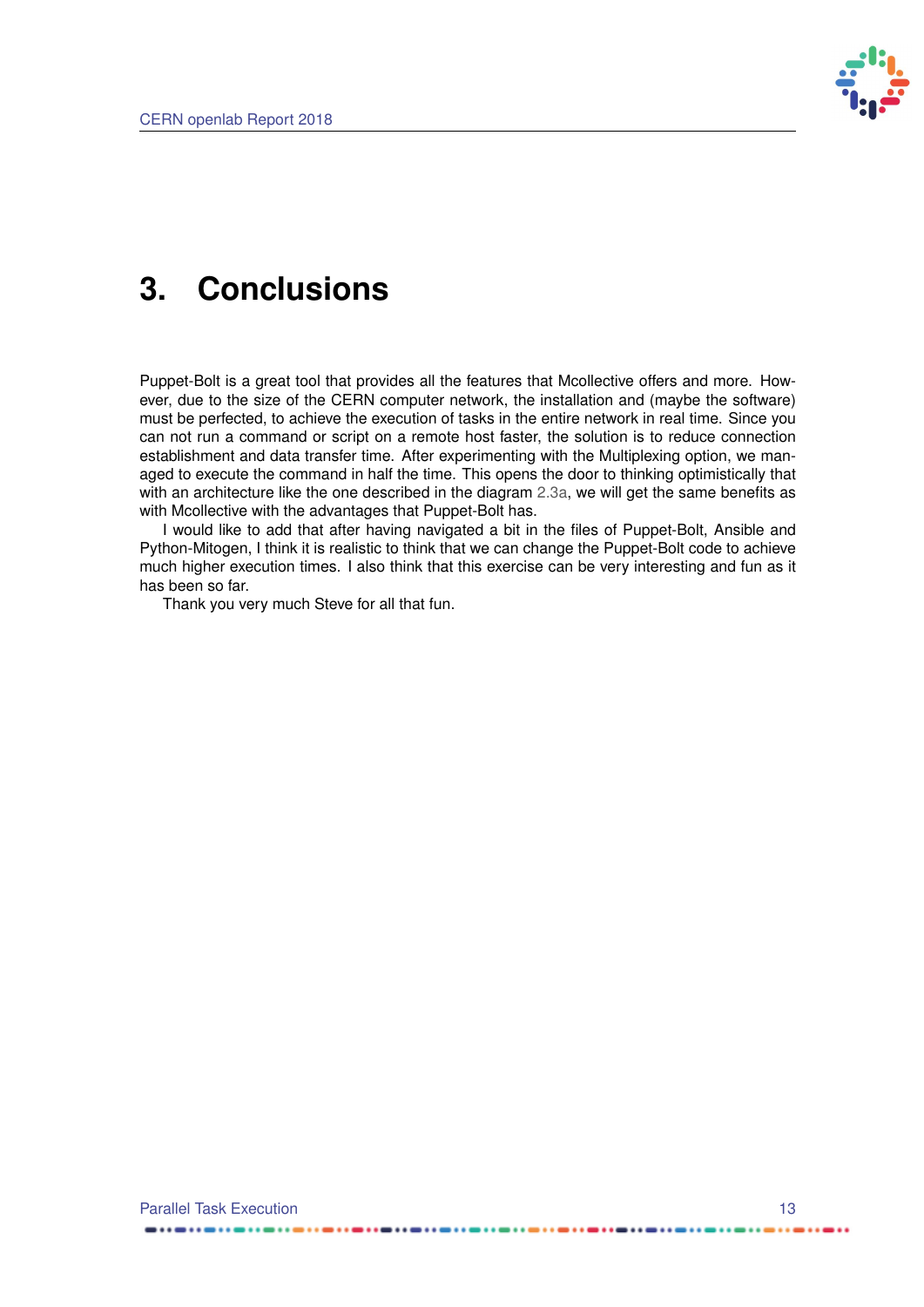

## <span id="page-20-0"></span>**Bibliography**

- <span id="page-20-6"></span>[1] HOCHSTEIN, L. *Ansible Up & Running*. O'Reilly, 2015. [8](#page-14-3)
- <span id="page-20-3"></span>[2] *IN2P Computing Center* <https://forge.puppet.com/ccin2p3/bolt> [3](#page-9-4)
- [3] *Marionette. Collective. Official documentation* [https://puppet.com/docs/mcollective/](https://puppet.com/docs/mcollective/current/index.html) [current/index.html](https://puppet.com/docs/mcollective/current/index.html)
- <span id="page-20-4"></span>[4] *Puppet. Bolt. Official documentation* <https://puppet.com/docs/bolt/0.x/bolt.html> [4](#page-10-6)
- <span id="page-20-2"></span>[5] PUPULI, V. *Mcollective Puppet Module*. <https://forge.puppet.com/puppet/mcollective> [2](#page-8-4)
- [6] *Python Mitogen. Official documentation* <https://mitogen.readthedocs.io/en/stable/>
- <span id="page-20-1"></span>[7] RHETT, J. *Learning Mcollective*. O'Reilly, 2014. [2](#page-8-4)
- [8] RHETT, J. *Learning Puppet 4.*. O'Reilly, 2016.
- <span id="page-20-7"></span>[9] *Speed Up. Ruby-ssh* [https://stackoverflow.com/questions/24708422/](https://stackoverflow.com/questions/24708422/speed-up-ruby-ssh-handshake) [speed-up-ruby-ssh-handshake](https://stackoverflow.com/questions/24708422/speed-up-ruby-ssh-handshake) [8](#page-14-3)
- <span id="page-20-8"></span>[10] *Store ssh connections*. [https://stackoverflow.com/questions/4762522/](https://stackoverflow.com/questions/4762522/store-ssh-connections-in-rails) [store-ssh-connections-in-rails](https://stackoverflow.com/questions/4762522/store-ssh-connections-in-rails) [8](#page-14-3)
- <span id="page-20-5"></span>[11] *Task hands on lab* <https://github.com/puppetlabs/tasks-hands-on-lab> [4](#page-10-6)

...